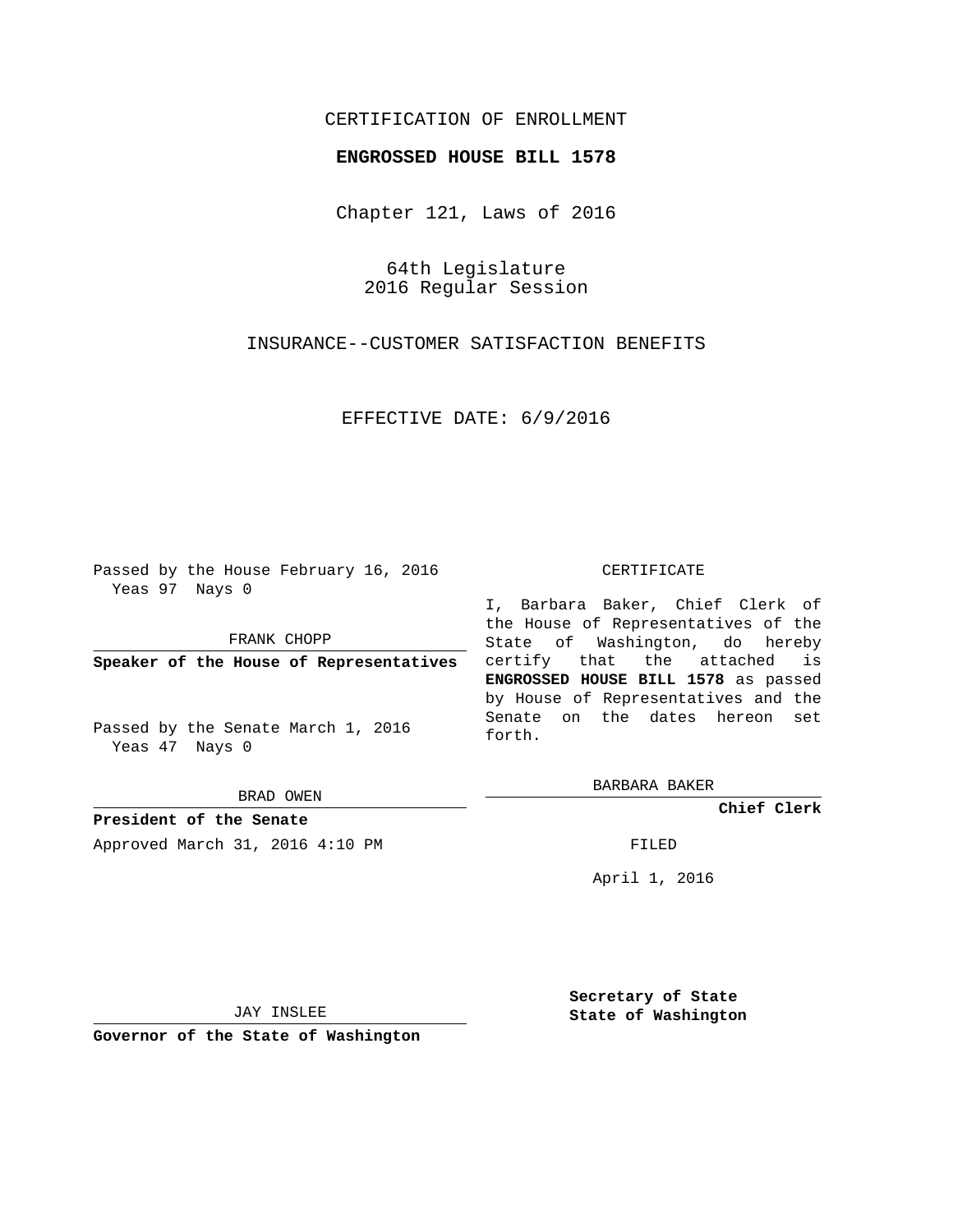## **ENGROSSED HOUSE BILL 1578**

Passed Legislature - 2016 Regular Session

**State of Washington 64th Legislature 2015 Regular Session**

**By** Representatives Kirby and Vick

Read first time 01/23/15. Referred to Committee on Business & Financial Services.

1 AN ACT Relating to authorizing insurers to offer customer 2 satisfaction benefits; and adding a new section to chapter 48.18 RCW.

3 BE IT ENACTED BY THE LEGISLATURE OF THE STATE OF WASHINGTON:

4 NEW SECTION. **Sec. 1.** A new section is added to chapter 48.18 5 RCW to read as follows:

 (1) An insurer may include contractual benefits based on customer satisfaction as part of an insurance policy. The insurer must file the policy or endorsement for approval as required by RCW 48.18.100. The contractual benefits may include sums of money provided or credited to a policyholder if the policyholder is dissatisfied with the service provided by their insurer. A sum that is provided to or credited to a policyholder as part of an approved contractual benefit based on customer satisfaction is not "premium" for the purposes of RCW 48.18.170. A policy premium reduced by such a credit will be taxed on the full cost of the premium before application of the 16 customer satisfaction credit.

17 (2) This section applies only to personal insurance as defined in 18 RCW  $48.18.545(1)(q)$ .

> Passed by the House February 16, 2016. Passed by the Senate March 1, 2016. Approved by the Governor March 31, 2016.